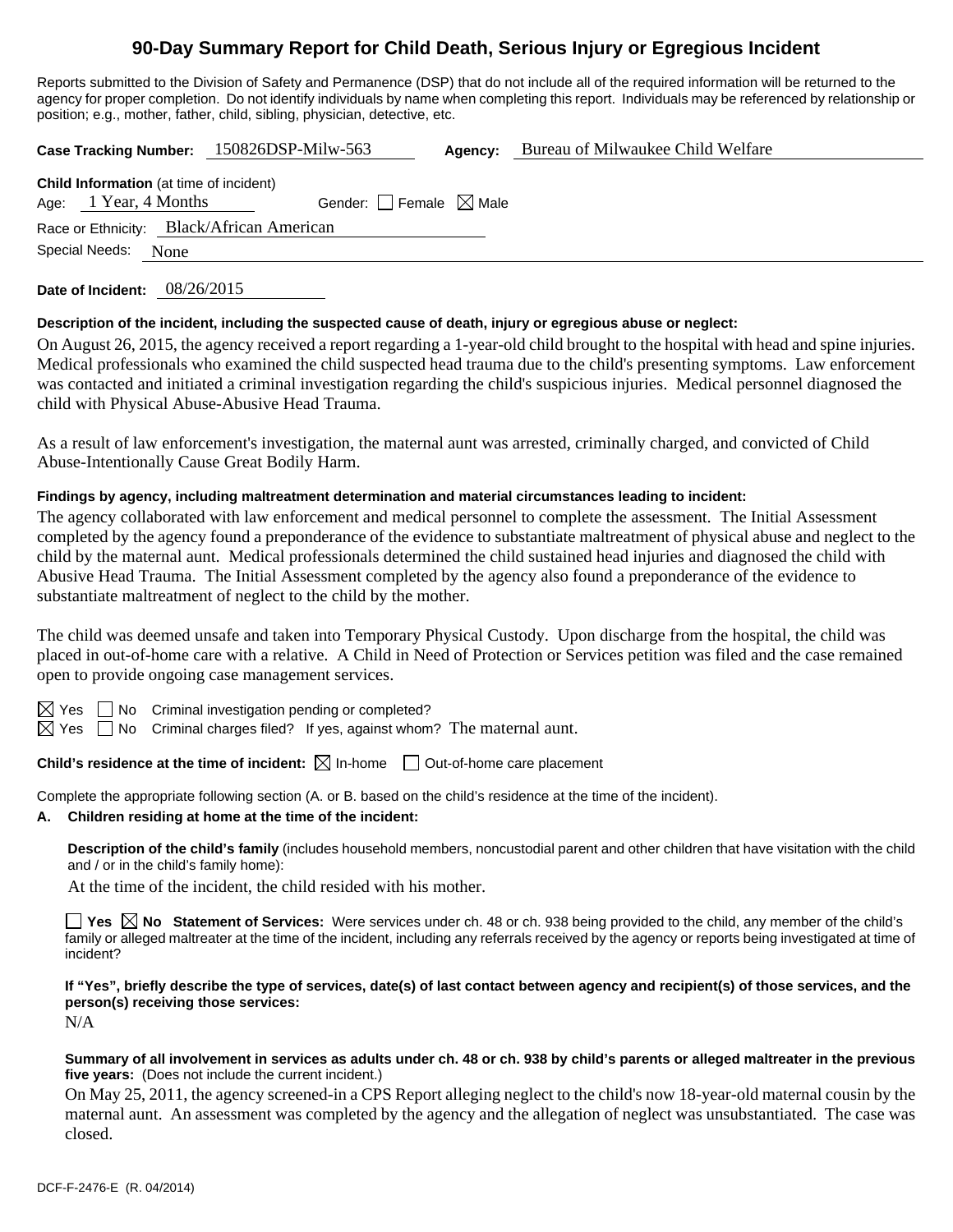On October 14, 2013, the agency screened-in a CPS Report alleging neglect to the child's now 18-year-old cousin by the maternal aunt. An assessment was completed by the agency and the allegation of neglect was substantiated. The cousin's non-custodial parent was deemed protective and the child went to live with that parent.

#### **Summary of actions taken by the agency under ch. 48, including any investigation of a report or referrals to services involving the child, any member of the child's family living in this household and the child's parents and alleged maltreater.** (Does not include the current incident.)

(Note: Screened out reports listed in this section may include only the date of the report, screening decision, and if a referral to services occurred at Access. Reports that do not constitute a reasonable suspicion of maltreatment or a reason to believe that the child is threatened with harm are not required to be screened in for an initial assessment, and no further action is required by the agency.)

On May 25, 2011, the agency screened-in a CPS Report alleging neglect to the child's now 18-year-old maternal cousin by the maternal aunt. An assessment was completed by the agency and the allegation of neglect was unsubstantiated. The case was closed.

On October 14, 2013, the agency screened-in a CPS Report alleging neglect to the child's now 18-year-old cousin by the maternal aunt. An assessment was completed by the agency and the allegation of neglect was substantiated. The cousin's non-custodial parent was deemed protective and the child went to live with that parent.

On January 12, 2011, the agency screened out a CPS Report.

## **Summary of any investigation involving the child, any member of the child's family and alleged maltreater conducted under ch. 48 and any services provided to the child and child's family since the date of the incident:**

The agency collaborated with law enforcement and medical personnel to complete the assessment. The Initial Assessment completed by the agency found a preponderance of the evidence to substantiate maltreatment of physical abuse and neglect to the child by the maternal aunt. Medical professionals determined the child sustained head injuries and diagnosed the child with Abusive Head Trauma. The Initial Assessment completed by the agency also found a preponderance of the evidence to substantiate maltreatment of neglect to the child by the mother.

The child was deemed unsafe and taken into Temporary Physical Custody. Upon discharge from the hospital, the child was placed in out-of-home care with a relative. A Child in Need of Protection or Services petition was filed and the case remained open to provide ongoing case management services.

## **B. Children residing in out-of-home care (OHC) placement at time of incident:**

#### **Description of the OHC placement and basis for decision to place child there:**  N/A

**Description of all other persons residing in the OHC placement home:** 

N/A

**Licensing history:** Including type of license, duration of license, summary of any violations by licensee or an employee of licensee or other actions that constitute a substantial failure to protect and promote the welfare of the child. N/A

|              | Summary of any actions taken by agency in response to the incident: (Check all that apply.) |  |                                                   |  |
|--------------|---------------------------------------------------------------------------------------------|--|---------------------------------------------------|--|
| $\boxtimes$  | Screening of Access report                                                                  |  | Attempted or successful reunification             |  |
|              | Protective plan implemented                                                                 |  | Referral to services                              |  |
|              | Initial assessment conducted                                                                |  | <b>Transportation assistance</b>                  |  |
|              | Safety plan implemented                                                                     |  | Collaboration with law enforcement                |  |
| <b>NNUNS</b> | Temporary physical custody of child                                                         |  | Collaboration with medical professionals          |  |
|              | Petitioned for court order / CHIPS (child in need of                                        |  | Supervised visitation                             |  |
|              | protection or services)                                                                     |  | Case remains open for services                    |  |
|              | Placement into foster home                                                                  |  | Case closed by agency                             |  |
| N<br>N       | <b>Placement with relatives</b>                                                             |  | Initiated efforts to address or enhance community |  |
|              | Ongoing Services case management                                                            |  | collaboration on CA/N cases                       |  |
|              |                                                                                             |  | Other (describe):                                 |  |

## **FOR DSP COMPLETION IF RECORD OR ON-SITE REVIEW WAS UNDERTAKEN:**

**Summary of policy or practice changes to address issues identified based on the record or on-site review of the incident:**